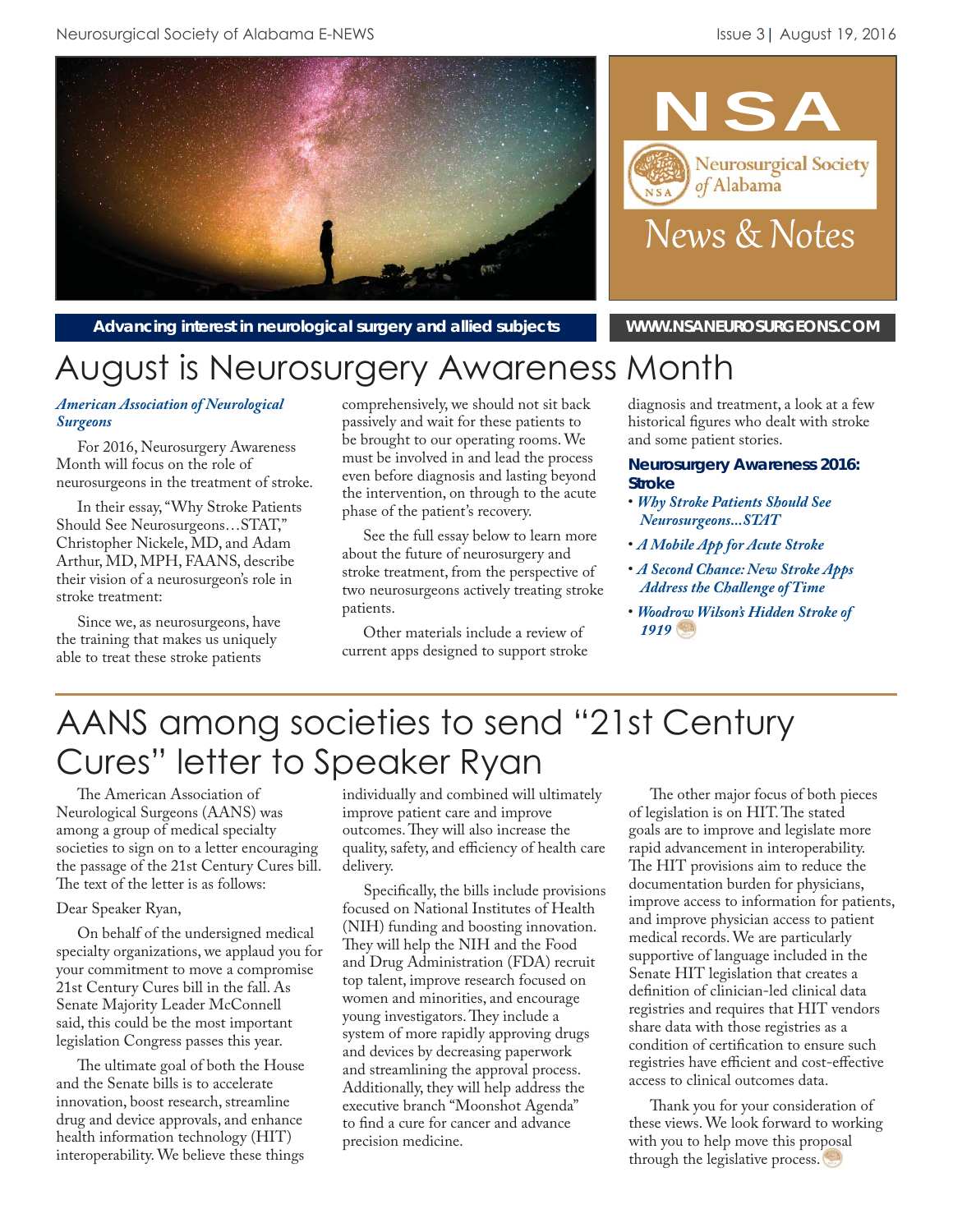# **Neurosurgical Society of Alabama**

**2016 Annual Conference • July 8-10 • Hilton Sandestin CONFERENCE WRAP UP**







## Welcome new off cers

**President: W. Brent Fairchloth, MD, Mobile President-elect: Curtis J. Rozzelle, MD, Birmingham Secretary/Treasurer: Robert D. Robinson, MD, Birmingham**

**Past President: Donald R. Tyler, MD, Mobile Scientifi c Chairman: James "Jim" Johnston, MD, Birmingham**





## Save the Date! Save the Date! Save the Date!

The NSA 2017 Conference will be July 7-9 at the Sandestin Hilton. Rates begin at \$310 per night. The discount is available for two days before and two days after the conference!. Call (800) 267-9500.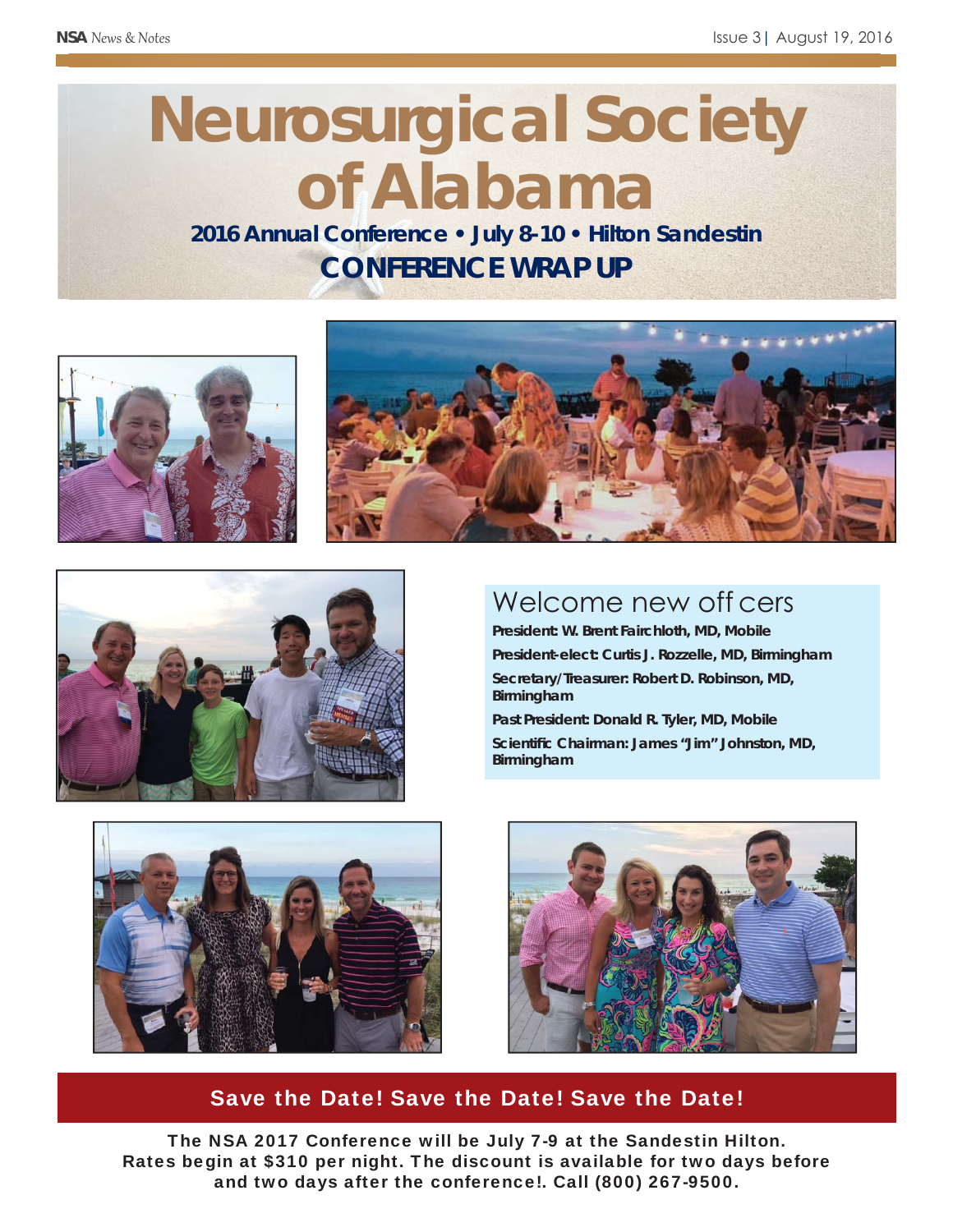# Neurosurgery makes pain management curricular breakthroughs

Leaders in neurosurgery have taken a hands-on approach to training residents with an eye toward filling knowledge and skill gaps - one such gap is pain management. Learn how they're *making strides in preparing residents for the board exam and more effective patient care.*

#### *[AMA Wire](http://www.ama-assn.org/ama/ama-wire/post/neurosurgery-pain-management-curricular-breakthroughs)*

Neurosurgery "boot camps" were created in 2009 to help fill in some of the knowledge gaps in resident training. Neurosurgeons in training attend one boot camp at the start of internship and another before becoming a junior resident.

"The boot camps ... use extensive simulation labs with ICU crises where you have a mannequin on a table with an ICU monitor," said Christopher Winfree, MD, an assistant professor of neurological surgery at the Columbia University College of Physicians and Surgeons in New York City. "They go through all kinds of scenarios. The important thing is to have the residents trained across all of the topics they need to know."

The Neurological Surgery Milestone Project, developed in 2013, was created to further formalize the content of residency training. The content addresses areas such as procedural skills, professionalism and interpersonal relations with colleagues and patients. The Milestones also facilitate resident assessment to make sure residents are making appropriate progress as they go through their training.

#### **Training neurosurgical residents in pain management**

Six years ago, Dr. Winfree became president of the pain section of the two major neurosurgery groups, the American Association of Neurological Surgeons and the Congress of Neurological Surgeons. The executive committees asked him to make pain management in neurosurgery more prominent.

Dr. Winfree developed a module for the resident boot camp that includes everything residents need to know about pain management in neurosurgery. Topics covered include different types of pain, neuropathic pain medications, how opioids work, treatment ladders, chronic and acute pain management, caring for patients with opioid dependence or substance use disorder, and buprenorphine treatment.

"I thought that would be an excellent opportunity to teach pain management at a boot camp level so the interns and junior residents are not only getting comprehensive neurosurgical training but also a focus—at least in one module—on pain," he said.

#### **Making sure the knowledge sticks**

"Everybody likes to think that when you institute a new curriculum, it's going to be great," Dr. Winfree said. "But we had no data to prove that. Further, we had neurosurgery residents and attendings not doing so well in the pain sections on their board exams."

"People weren't really getting it and weren't really learning what they needed to learn," he said. "We tried to address that

with the boot camp [and] the milestones, and that was a good start, but we were still making little progress on board exam performance."

As a member of the editorial board of the Self-Assessment Neurological Surgery (SANS), which writes the board exam questions, Dr. Winfree wrote 150-200 questions, vetted by the Board, for a rotating practice exam, which includes a different set of 100 questions each year. Using the results from these tests, they can now see how the residents are doing on the sections regarding pain.

Some of these pain questions are used at the boot camp sessions. The residents study the material and take a test before they arrive and then are tested again at the end of the course.

In Dr. Winfree's pain lecture, he talks about pain management for neurosurgery, including craniotomy, spine surgery, postoperative pain management, use of non-opioid medications, the treatment ladder, management of specific chronic pain conditions and much more.

"We're trying to get away from passive learning, because how many times have we all sat in lectures and retained probably 10 percent," he said. "When you have somebody study ahead of time and test them on it ahead of time, then show it to them in person, where they can sit one-on-one with faculty members in these sessions, and then you test them on it again, they have this stuff for life."

"This isn't just stuff that the residents blow off," he said. "They study [it]. They're professionals, and we treat them like professionals. But we test them also. We make sure that they know the material."

"Every question has an explanation at the end," he said. "It's self-assessment, but it's not just yes, no, you got it right or wrong. The residents get an explanation as to why the answer is right or wrong."

#### **Changing the curriculum at Columbia**

Dr. Winfree is also changing how he teaches neurosurgical residents at Columbia University Medical Center. "I would give talks on the material," he said, "and randomly call the residents after and quiz them about the lecture—and the results were terrible. It was almost like the residents did not attend the lecture."

"The whole passive, didactic learning thing is 20th century," he said. "What we've been actively trying to do is get things to the 21st century. Now, instead of just giving a random talk on neuro for pain, I designed a curriculum that directly follows the milestones."